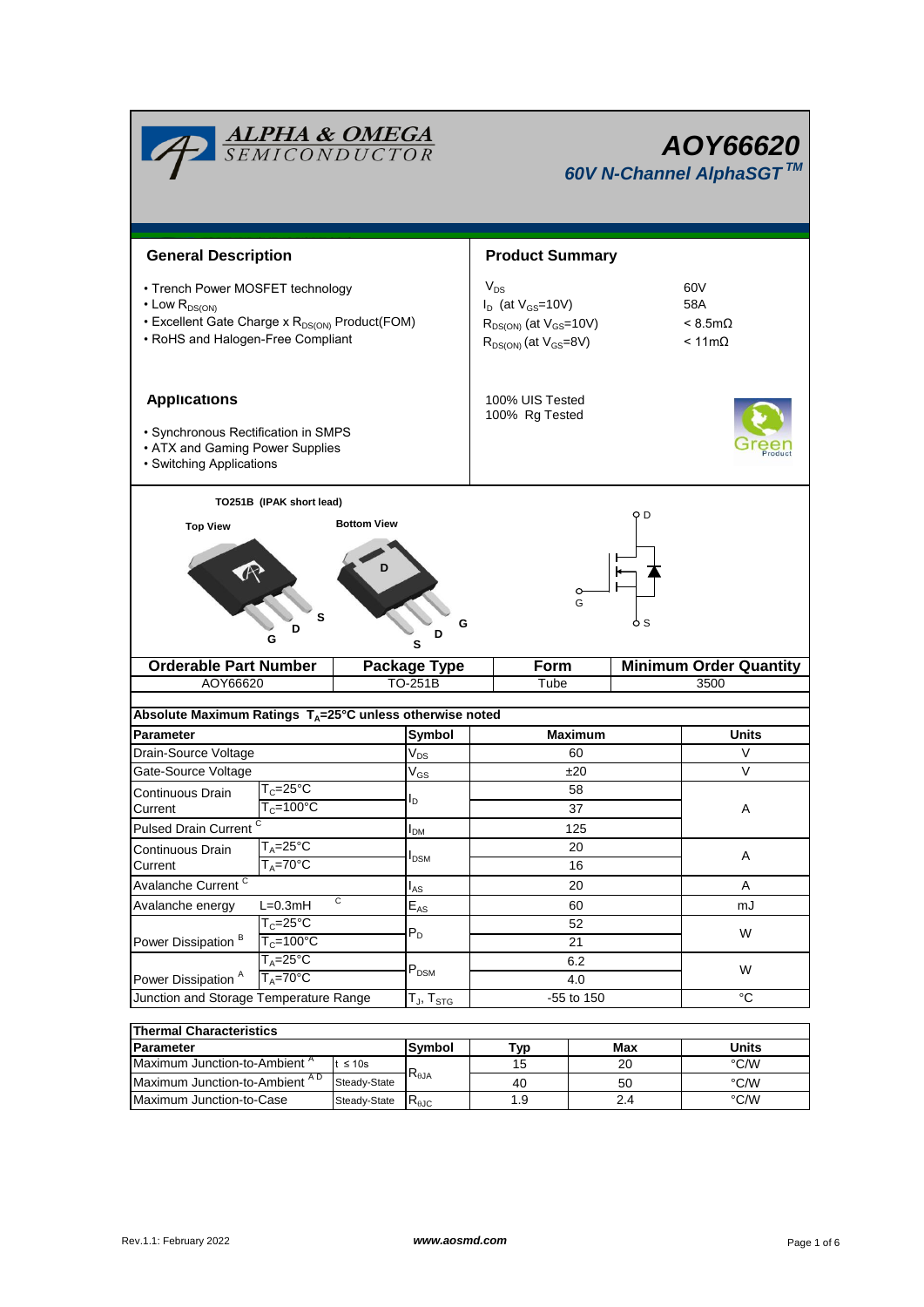

## **Electrical Characteristics (TJ=25°C unless otherwise noted)**

| <b>Symbol</b>            | Parameter                                                  | <b>Conditions</b>                                            |     | <b>Typ</b> | <b>Max</b>   | <b>Units</b> |  |  |  |  |
|--------------------------|------------------------------------------------------------|--------------------------------------------------------------|-----|------------|--------------|--------------|--|--|--|--|
| <b>STATIC PARAMETERS</b> |                                                            |                                                              |     |            |              |              |  |  |  |  |
| <b>BV</b> <sub>DSS</sub> | Drain-Source Breakdown Voltage                             | $I_D = 250 \mu A$ , $V_{GS} = 0V$                            | 60  |            |              | $\vee$       |  |  |  |  |
| $I_{\text{DSS}}$         | Zero Gate Voltage Drain Current                            | $V_{DS} = 60V$ , $V_{GS} = 0V$                               |     |            | $\mathbf{1}$ | μA           |  |  |  |  |
|                          |                                                            | $T_{J} = 55^{\circ}C$                                        |     |            | 5            |              |  |  |  |  |
| $I_{GSS}$                | Gate-Body leakage current                                  | $V_{DS} = 0V$ , $V_{GS} = \pm 20V$                           |     |            | ±100         | nA           |  |  |  |  |
| $V_{GS(th)}$             | Gate Threshold Voltage                                     | $V_{DS} = V_{GS}$ , $I_D = 250 \mu A$                        | 2.4 | 3.0        | 3.6          | $\vee$       |  |  |  |  |
| $R_{DS(ON)}$             | Static Drain-Source On-Resistance                          | $V_{GS}$ =10V, $I_D$ =20A                                    |     | 7.0        | 8.5          | $m\Omega$    |  |  |  |  |
|                          |                                                            | $T_J = 125$ °C                                               |     | 11.2       | 13.5         |              |  |  |  |  |
|                          |                                                            | $V_{GS}$ =8V, $I_D$ =20A                                     |     | 7.8        | 11           | $m\Omega$    |  |  |  |  |
| $g_{FS}$                 | <b>Forward Transconductance</b>                            | $V_{DS} = 5V$ , $I_D = 20A$                                  |     | 50         |              | S            |  |  |  |  |
| $V_{SD}$                 | Diode Forward Voltage                                      | $IS=1A, VGS=0V$                                              |     | 0.7        | $\mathbf{1}$ | $\vee$       |  |  |  |  |
| $I_{\rm S}$              | Maximum Body-Diode Continuous Current                      |                                                              |     | 50         | A            |              |  |  |  |  |
|                          | <b>DYNAMIC PARAMETERS</b>                                  |                                                              |     |            |              |              |  |  |  |  |
| $C_{\text{iss}}$         | Input Capacitance                                          |                                                              |     | 1070       |              | pF           |  |  |  |  |
| $C_{\rm oss}$            | <b>Output Capacitance</b>                                  | $V_{GS}$ =0V, $V_{DS}$ =30V, f=1MHz                          |     | 310        |              | рF           |  |  |  |  |
| $C_{\rm rss}$            | Reverse Transfer Capacitance                               |                                                              |     | 12         |              | pF           |  |  |  |  |
| R <sub>g</sub>           | Gate resistance                                            | $f = 1$ MHz                                                  | 0.6 | 1.2        | 1.8          | Ω            |  |  |  |  |
|                          | <b>SWITCHING PARAMETERS</b>                                |                                                              |     |            |              |              |  |  |  |  |
| $Q_g(10V)$               | <b>Total Gate Charge</b>                                   |                                                              |     | 16         | 25           | nC           |  |  |  |  |
| $Q_{gs}$                 | Gate Source Charge                                         | $V_{GS}$ =10V, $V_{DS}$ =30V, $I_{D}$ =20A                   |     | 5.6        |              | nC           |  |  |  |  |
| $Q_{gd}$                 | Gate Drain Charge                                          |                                                              |     | 3.6        |              | nC           |  |  |  |  |
| $Q_{\rm oss}$            | Output Charge                                              | $V_{GS}$ =0V, $V_{DS}$ =30V                                  |     | 19         |              | nC           |  |  |  |  |
| $t_{D(on)}$              | Turn-On DelayTime                                          |                                                              |     | 10         |              | ns           |  |  |  |  |
| t,                       | Turn-On Rise Time                                          | $V_{GS}$ =10V, $V_{DS}$ =30V, R <sub>1</sub> =1.5 $\Omega$ , |     | 8          |              | ns           |  |  |  |  |
| $t_{D(\text{off})}$      | Turn-Off DelayTime                                         | $R_{\text{GEN}} = 3\Omega$                                   |     | 18         |              | ns           |  |  |  |  |
| $t_f$                    | <b>Turn-Off Fall Time</b>                                  |                                                              |     | 5          |              | ns           |  |  |  |  |
| $t_{rr}$                 | Body Diode Reverse Recovery Time                           | $I_F = 20A$ , di/dt=500A/ $\mu$ s                            |     | 18         |              | ns           |  |  |  |  |
| $Q_{rr}$                 | Body Diode Reverse Recovery Charge   IF=20A, di/dt=500A/µs |                                                              |     | 58         |              | nC           |  |  |  |  |

A. The value of R<sub>ala</sub> is measured with the device mounted on 1in<sup>2</sup> FR-4 board with 2oz. Copper, in a still air environment with T<sub>a</sub> =25°C. The Power dissipation P<sub>pear</sub> is based on R<sub>ala</sub>t≤ 10s and the maximum allowed junction temperature of 150°C. The value in any given application depends on the user's specific board design.

B. The power dissipation P<sub>D</sub> is based on T<sub>J(MAX)</sub>=150°C, using junction-to-case thermal resistance, and is more useful in setting the upper<br>dissipation limit for cases where additional heatsinking is used.

C. Single pulse width limited by junction temperature  $\overline{T}_{J(MAX)}$ =150°C.

D. The  $R_{a_1a}$  is the sum of the thermal impedance from junction to case  $R_{a_1c}$  and case to ambient.

E. The static characteristics in Figures 1 to 6 are obtained using <300μs pulses, duty cycle 0.5% max.<br>F. These curves are based on the junction-to-case thermal impedance which is measured with the device mounted to a lar maximum junction temperature of  $T_{J(MAX)}$ =150 $^{\circ}$  C. The SOA curve provides a single pulse rating.

G. The maximum current rating is package limited.

H. These tests are performed with the device mounted on 1 in<sup>2</sup> FR-4 board with 2oz. Copper, in a still air environment with  $T_A=25^\circ$  C.

APPLICATIONS OR USES AS CRITICAL COMPONENTS IN LIFE SUPPORT DEVICES OR SYSTEMS ARE NOT AUTHORIZED. AOS DOES NOT ASSUME ANY LIABILITY ARISING OUT OF SUCH APPLICATIONS OR USES OF ITS PRODUCTS. AOS RESERVES THE RIGHT TO MAKE CHANGES TO PRODUCT SPECIFICATIONS WITHOUT NOTICE. IT IS THE RESPONSIBILITY OF THE CUSTOMER TO EVALUATE SUITABILITY OF THE PRODUCT FOR THEIR INTENDED APPLICATION. CUSTOMER SHALL COMPLY WITH APPLICABLE LEGAL REQUIREMENTS, INCLUDING ALL APPLICABLE EXPORT CONTROL RULES, REGULATIONS AND LIMITATIONS.

AOS' products are provided subject to AOS' terms and conditions of sale which are set forth at: http://www.aosmd.com/terms\_and\_conditions\_of\_sale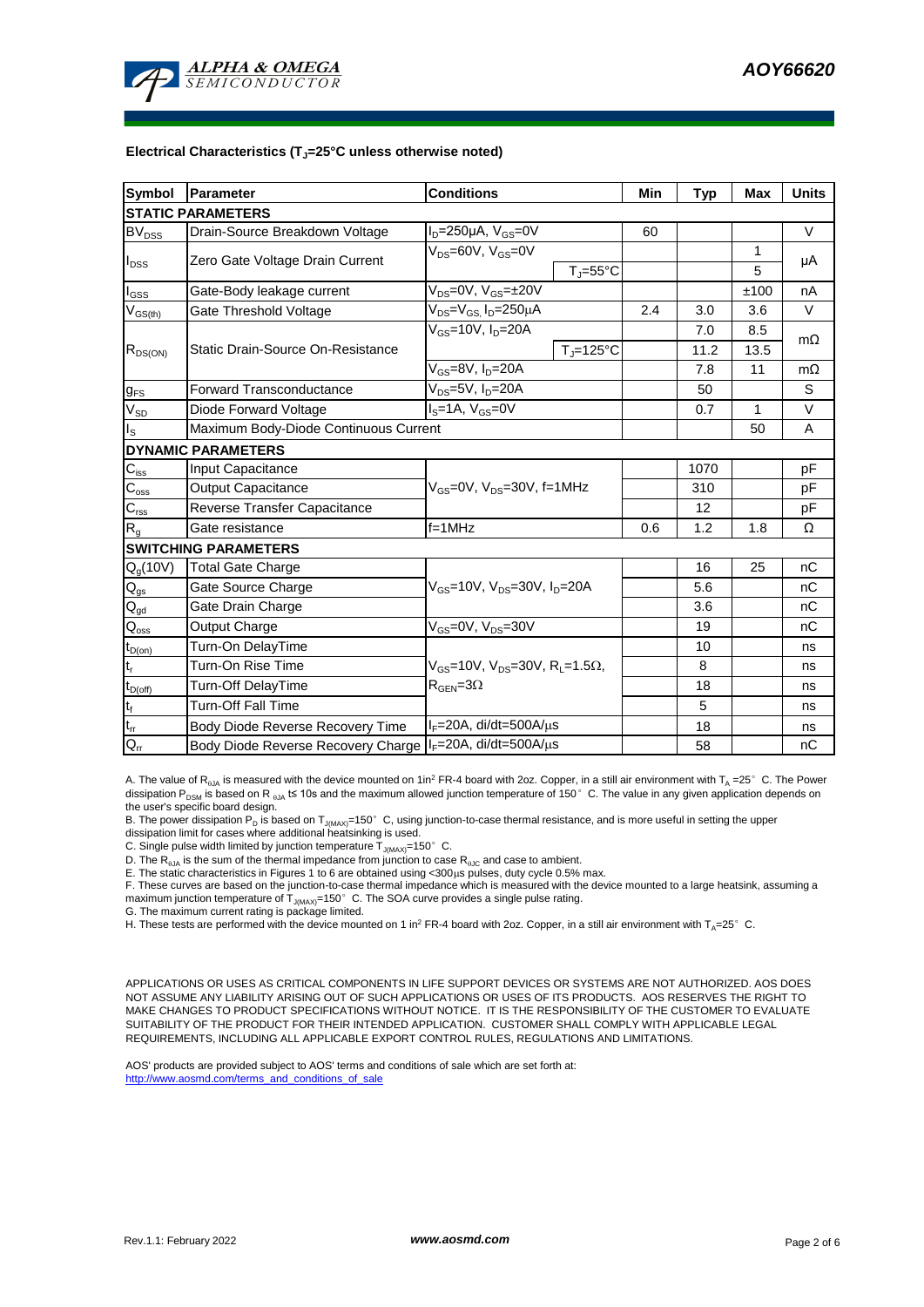

**ALPHA & OMEGA SEMICONDUCTOR** 

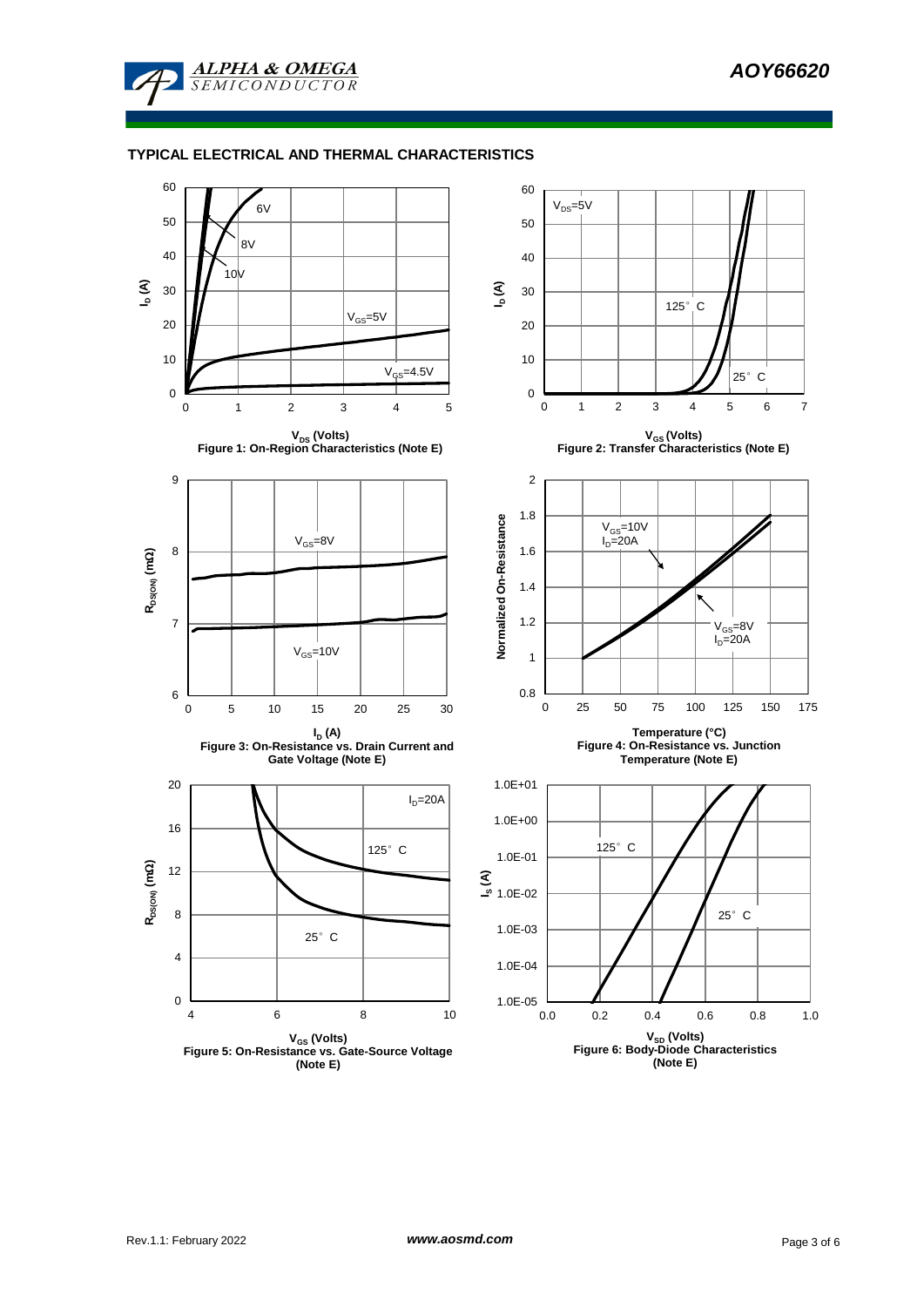

## **TYPICAL ELECTRICAL AND THERMAL CHARACTERISTICS**



**Figure 11: Normalized Maximum Transient Thermal Impedance (Note F)**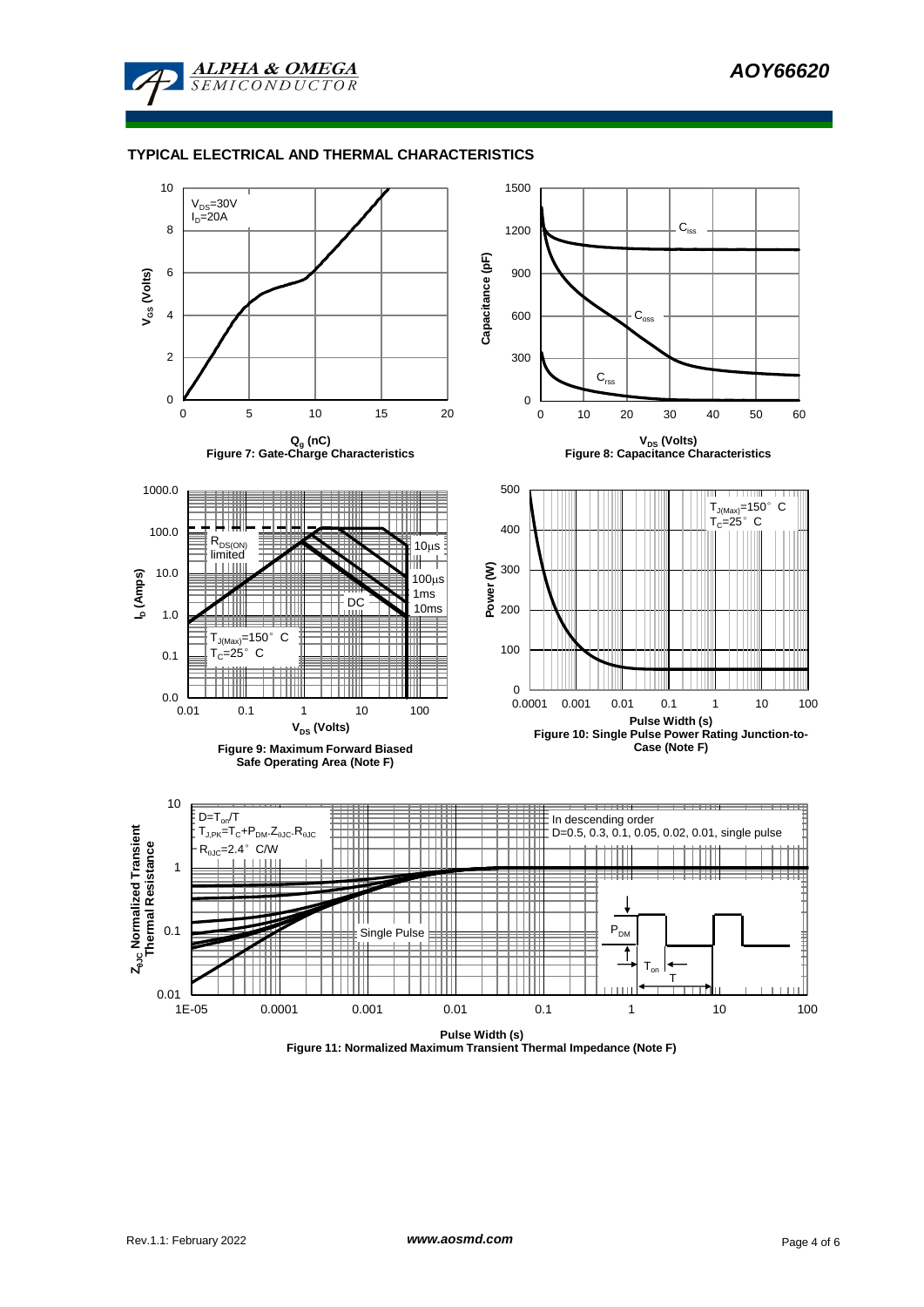

## **TYPICAL ELECTRICAL AND THERMAL CHARACTERISTICS**



**Figure 16: Normalized Maximum Transient Thermal Impedance (Note H)**